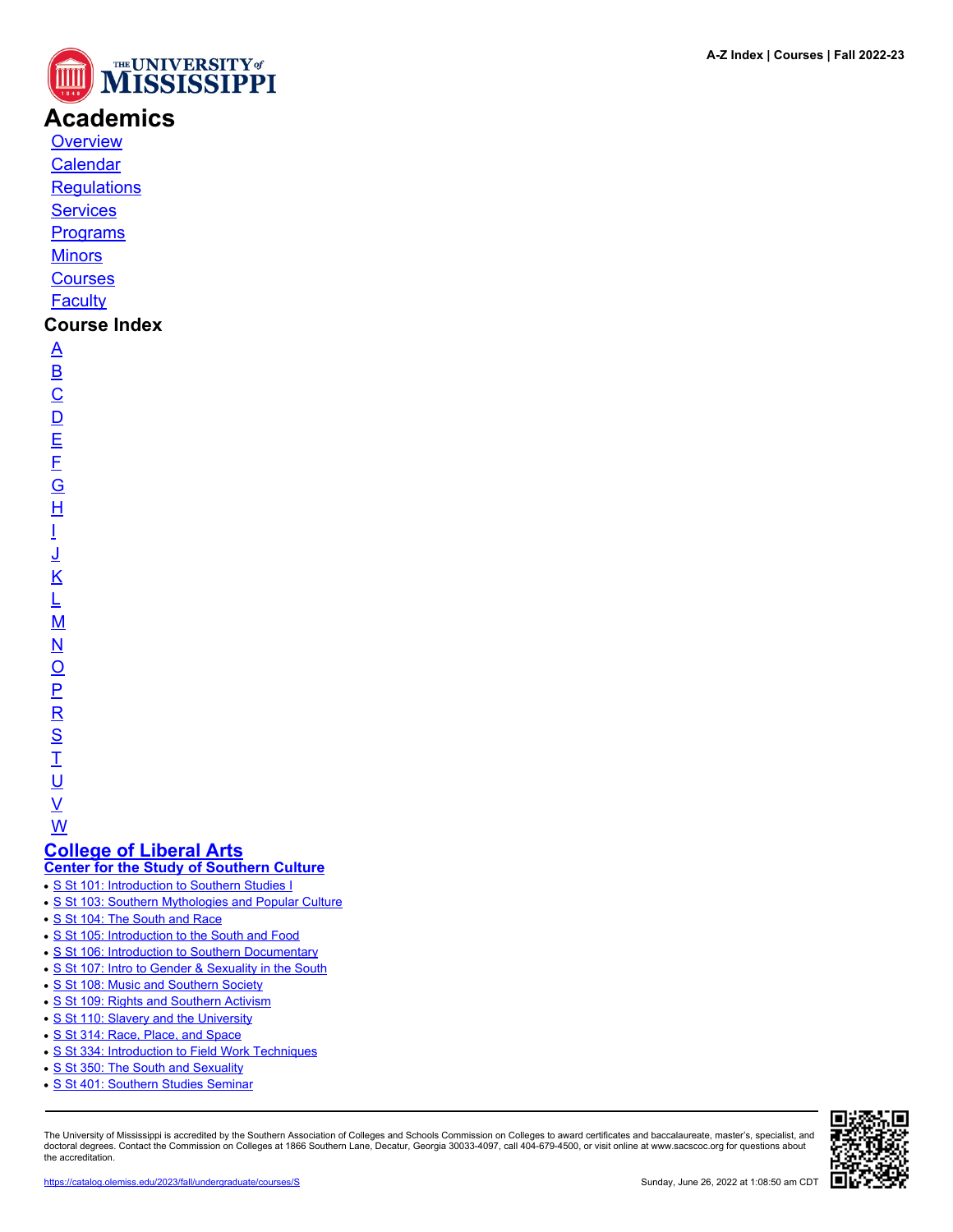

- [S St 402: Southern Studies Seminar: Culture](https://catalog.olemiss.edu/liberal-arts/center-for-the-study-southern-culture/s-st-402)
- [S St 533: Fieldwork & Oral History](https://catalog.olemiss.edu/liberal-arts/center-for-the-study-southern-culture/s-st-533)
- [S St 534: Documentary Photography](https://catalog.olemiss.edu/liberal-arts/center-for-the-study-southern-culture/s-st-534)
- [S St 535: Anthropological Films](https://catalog.olemiss.edu/liberal-arts/center-for-the-study-southern-culture/s-st-535)
- [S St 536: The Southern Environment](https://catalog.olemiss.edu/liberal-arts/center-for-the-study-southern-culture/s-st-536)
- [S St 537: Documenting the South in Film](https://catalog.olemiss.edu/liberal-arts/center-for-the-study-southern-culture/s-st-537)
- [S St 538: Advanced Documentary Film/South](https://catalog.olemiss.edu/liberal-arts/center-for-the-study-southern-culture/s-st-538)
- [S St 540: Photographing Place in the U.S. South](https://catalog.olemiss.edu/liberal-arts/center-for-the-study-southern-culture/s-st-540)
- [S St 544: Advanced Documentary Photography](https://catalog.olemiss.edu/liberal-arts/center-for-the-study-southern-culture/s-st-544)
- [S St 555: Foodways and Southern Culture](https://catalog.olemiss.edu/liberal-arts/center-for-the-study-southern-culture/s-st-555)
- [S St 556: Heritage Tourism in the South](https://catalog.olemiss.edu/liberal-arts/center-for-the-study-southern-culture/s-st-556)
- [S St 560: Oral History of Southern Social Movement](https://catalog.olemiss.edu/liberal-arts/center-for-the-study-southern-culture/s-st-560)
- [S St 596: Queer Mississippi](https://catalog.olemiss.edu/liberal-arts/center-for-the-study-southern-culture/s-st-596)
- [S St 597: Special Topics I](https://catalog.olemiss.edu/liberal-arts/center-for-the-study-southern-culture/s-st-597)
- [S St 598: Special Topics II](https://catalog.olemiss.edu/liberal-arts/center-for-the-study-southern-culture/s-st-598)
- [S St 599: Special Topics III](https://catalog.olemiss.edu/liberal-arts/center-for-the-study-southern-culture/s-st-599)
- [S St 601: Southern Studies Graduate Seminar I](https://catalog.olemiss.edu/liberal-arts/center-for-the-study-southern-culture/s-st-601)
- [S St 602: Southern Studies Graduate Seminar II](https://catalog.olemiss.edu/liberal-arts/center-for-the-study-southern-culture/s-st-602)
- [S St 603: Internship](https://catalog.olemiss.edu/liberal-arts/center-for-the-study-southern-culture/s-st-603)
- [S St 605: Advanced Individual Study](https://catalog.olemiss.edu/liberal-arts/center-for-the-study-southern-culture/s-st-605)
- [S St 610: MFA Seminar](https://catalog.olemiss.edu/liberal-arts/center-for-the-study-southern-culture/s-st-610)
- [S St 611: Regionalism](https://catalog.olemiss.edu/liberal-arts/center-for-the-study-southern-culture/s-st-611)
- [S St 612: Globalization and the U.S. South](https://catalog.olemiss.edu/liberal-arts/center-for-the-study-southern-culture/s-st-612)
- [S St 633: MFA Fieldwork](https://catalog.olemiss.edu/liberal-arts/center-for-the-study-southern-culture/s-st-633)
- [S St 697: Thesis](https://catalog.olemiss.edu/liberal-arts/center-for-the-study-southern-culture/s-st-697)
- [S St 699: MFA Workshop](https://catalog.olemiss.edu/liberal-arts/center-for-the-study-southern-culture/s-st-699)

#### **[School of Applied Sciences](https://catalog.olemiss.edu/applied-sciences) [Health, Exercise Sci & Recreation Mgmt](https://catalog.olemiss.edu/applied-sciences/health-exercise-sci-recreation-mgmt)**

- **[SA 511: Applied Statistics](https://catalog.olemiss.edu/applied-sciences/health-exercise-sci-recreation-mgmt/sa-511)**
- [SA 601: Measurement and Evaluation in Sport](https://catalog.olemiss.edu/applied-sciences/health-exercise-sci-recreation-mgmt/sa-601)
- [SA 602: Predictive Analytics in Sport](https://catalog.olemiss.edu/applied-sciences/health-exercise-sci-recreation-mgmt/sa-602)
- [SA 603: Big Data Analytics and Data Management](https://catalog.olemiss.edu/applied-sciences/health-exercise-sci-recreation-mgmt/sa-603)
- [SA 604: Quan and Qual Research Methods](https://catalog.olemiss.edu/applied-sciences/health-exercise-sci-recreation-mgmt/sa-604)
- [SA 605: Comm & Data Visualization in Sport](https://catalog.olemiss.edu/applied-sciences/health-exercise-sci-recreation-mgmt/sa-605)
- **[SA 611: Sport Business](https://catalog.olemiss.edu/applied-sciences/health-exercise-sci-recreation-mgmt/sa-611)**
- [SA 612: Sport Economic Analytics](https://catalog.olemiss.edu/applied-sciences/health-exercise-sci-recreation-mgmt/sa-612)
- [SA 613: Machine Learning in Sport](https://catalog.olemiss.edu/applied-sciences/health-exercise-sci-recreation-mgmt/sa-613)
- [SA 621: Data Analytics in Strength & Conditionin](https://catalog.olemiss.edu/applied-sciences/health-exercise-sci-recreation-mgmt/sa-621)
- [SA 622: Phys Aspects of Sport Perform & Monitor](https://catalog.olemiss.edu/applied-sciences/health-exercise-sci-recreation-mgmt/sa-622)
- [SA 623: Data Based Preven & Mgmt of Sport Injury](https://catalog.olemiss.edu/applied-sciences/health-exercise-sci-recreation-mgmt/sa-623)
- [SA 693: Sport Analytics Capstone](https://catalog.olemiss.edu/applied-sciences/health-exercise-sci-recreation-mgmt/sa-693)

#### **[School of Applied Sciences](https://catalog.olemiss.edu/applied-sciences)**

- [SAS 101: Discovering Careers in Applied Sciences](https://catalog.olemiss.edu/applied-sciences/sas-101)
- [SAS 600: NCAA Governance](https://catalog.olemiss.edu/applied-sciences/sas-600)
- [SAS 601: Internal Ops Intercollegiate Athletics](https://catalog.olemiss.edu/applied-sciences/sas-601)
- [SAS 602: External Ops Intercollegiate Athletics](https://catalog.olemiss.edu/applied-sciences/sas-602)
- [SAS 603: Leadership in Intercollegiate Athletics](https://catalog.olemiss.edu/applied-sciences/sas-603)
- [SAS 604: Academic Advising, Support in Athletics](https://catalog.olemiss.edu/applied-sciences/sas-604)
- [SAS 605: Eligibility, PTD and Certification](https://catalog.olemiss.edu/applied-sciences/sas-605)
- 
- [SAS 606: Academic Reform and APP](https://catalog.olemiss.edu/applied-sciences/sas-606)

#### **[College of Liberal Arts](https://catalog.olemiss.edu/liberal-arts) [Music](https://catalog.olemiss.edu/liberal-arts/music)**

- [Saxn 100: Preparatory Saxophone](https://catalog.olemiss.edu/liberal-arts/music/saxn-100)
- [Saxn 121: Freshman Saxophone I](https://catalog.olemiss.edu/liberal-arts/music/saxn-121)
- [Saxn 122: Freshman Saxophone II](https://catalog.olemiss.edu/liberal-arts/music/saxn-122)
- [Saxn 221: Sophomore Saxophone I](https://catalog.olemiss.edu/liberal-arts/music/saxn-221)
- [Saxn 222: Sophomore Saxophone II](https://catalog.olemiss.edu/liberal-arts/music/saxn-222)

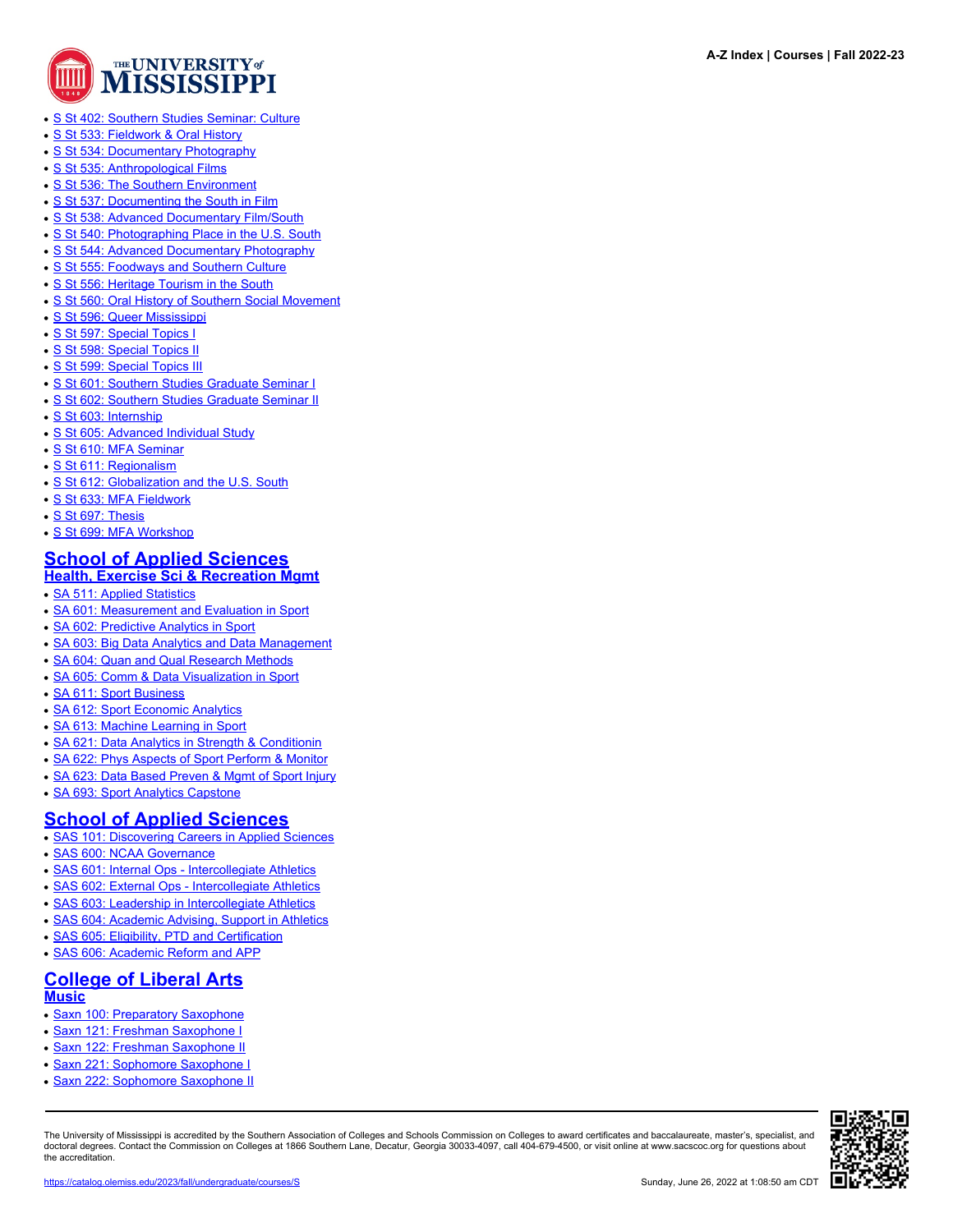

- [Saxn 241: Sophomore Saxophone Performance I](https://catalog.olemiss.edu/liberal-arts/music/saxn-241)
- [Saxn 242: Sophomore Saxophone Performance II](https://catalog.olemiss.edu/liberal-arts/music/saxn-242)
- **[Saxn 321: Junior Saxophone I](https://catalog.olemiss.edu/liberal-arts/music/saxn-321)**
- [Saxn 322: Junior Saxophone II](https://catalog.olemiss.edu/liberal-arts/music/saxn-322)
- [Saxn 341: Junior Saxophone Performance I](https://catalog.olemiss.edu/liberal-arts/music/saxn-341)
- [Saxn 342: Junior Saxophone Performance II](https://catalog.olemiss.edu/liberal-arts/music/saxn-342)
- [Saxn 421: Senior Saxophone I](https://catalog.olemiss.edu/liberal-arts/music/saxn-421)
- [Saxn 422: Senior Saxophone II](https://catalog.olemiss.edu/liberal-arts/music/saxn-422)
- **[Saxn 441: Senior Saxophone Performance I](https://catalog.olemiss.edu/liberal-arts/music/saxn-441)**
- **[Saxn 442: Senior Saxophone Performance II](https://catalog.olemiss.edu/liberal-arts/music/saxn-442)**
- [Saxn 521: Advanced Saxophone I](https://catalog.olemiss.edu/liberal-arts/music/saxn-521)
- [Saxn 522: Advanced Saxophone II](https://catalog.olemiss.edu/liberal-arts/music/saxn-522)
- **[Saxn 541: Advanced Saxophone Performance I](https://catalog.olemiss.edu/liberal-arts/music/saxn-541)**
- **[Saxn 542: Advanced Saxophone Performance II](https://catalog.olemiss.edu/liberal-arts/music/saxn-542)**
- [Saxn 621: Graduate Saxophone I](https://catalog.olemiss.edu/liberal-arts/music/saxn-621)
- [Saxn 622: Graduate Saxophone II](https://catalog.olemiss.edu/liberal-arts/music/saxn-622)
- [Saxn 641: Graduate Saxophone Performance I](https://catalog.olemiss.edu/liberal-arts/music/saxn-641)
- [Saxn 642: Graduate Saxophone Performance II](https://catalog.olemiss.edu/liberal-arts/music/saxn-642)

## **[School of Pharmacy](https://catalog.olemiss.edu/pharmacy)**

**[Pharmacy Practice](https://catalog.olemiss.edu/pharmacy/pharmacy-practice)**

• [SBOP 591: State Board of Pharmacy Practice Exp](https://catalog.olemiss.edu/pharmacy/pharmacy-practice/sbop-591)

### **[College of Liberal Arts](https://catalog.olemiss.edu/liberal-arts)**

- **[Sociology & Anthropology](https://catalog.olemiss.edu/liberal-arts/sociology-anthropology)**
- [Soc 101: Introductory Sociology I](https://catalog.olemiss.edu/liberal-arts/sociology-anthropology/soc-101)
- [Soc 301: The Family](https://catalog.olemiss.edu/liberal-arts/sociology-anthropology/soc-301)
- [Soc 302: Sociological Theory](https://catalog.olemiss.edu/liberal-arts/sociology-anthropology/soc-302)
- [Soc 306: Sociology of Democracy](https://catalog.olemiss.edu/liberal-arts/sociology-anthropology/soc-306)
- [Soc 307: Urban Sociology](https://catalog.olemiss.edu/liberal-arts/sociology-anthropology/soc-307)
- [Soc 308: Judicial System & African Amer Community](https://catalog.olemiss.edu/liberal-arts/sociology-anthropology/soc-308)
- [Soc 309: Rural Sociology](https://catalog.olemiss.edu/liberal-arts/sociology-anthropology/soc-309)
- [Soc 310: Sociology of Disability](https://catalog.olemiss.edu/liberal-arts/sociology-anthropology/soc-310)
- [Soc 311: Social Problems](https://catalog.olemiss.edu/liberal-arts/sociology-anthropology/soc-311)
- [Soc 312: Poverty and Society](https://catalog.olemiss.edu/liberal-arts/sociology-anthropology/soc-312)
- [Soc 313: Social Movements](https://catalog.olemiss.edu/liberal-arts/sociology-anthropology/soc-313)
- [Soc 314: Sociology of News](https://catalog.olemiss.edu/liberal-arts/sociology-anthropology/soc-314)
- [Soc 315: Leisure and Popular Culture](https://catalog.olemiss.edu/liberal-arts/sociology-anthropology/soc-315)
- [Soc 316: Sociology of Sport](https://catalog.olemiss.edu/liberal-arts/sociology-anthropology/soc-316)
- [Soc 321: Science, Technology and Society](https://catalog.olemiss.edu/liberal-arts/sociology-anthropology/soc-321)
- [Soc 322: Economic Sociology](https://catalog.olemiss.edu/liberal-arts/sociology-anthropology/soc-322)
- [Soc 323: Occupations and Professions](https://catalog.olemiss.edu/liberal-arts/sociology-anthropology/soc-323)
- [Soc 324: Men and Masculinities](https://catalog.olemiss.edu/liberal-arts/sociology-anthropology/soc-324)
- [Soc 325: Sociology of Gender](https://catalog.olemiss.edu/liberal-arts/sociology-anthropology/soc-325)
- [Soc 327: Genocide and Women](https://catalog.olemiss.edu/liberal-arts/sociology-anthropology/soc-327)
- [Soc 328: African American Feminist Thought](https://catalog.olemiss.edu/liberal-arts/sociology-anthropology/soc-328)
- [Soc 329: Identities and Subjectivity](https://catalog.olemiss.edu/liberal-arts/sociology-anthropology/soc-329)
- [Soc 330: Racism and Religion](https://catalog.olemiss.edu/liberal-arts/sociology-anthropology/soc-330)
- [Soc 331: Sociology of Law](https://catalog.olemiss.edu/liberal-arts/sociology-anthropology/soc-331)
- [Soc 332: Sociology of Peace and Justice](https://catalog.olemiss.edu/liberal-arts/sociology-anthropology/soc-332)
- [Soc 333: Juvenile Delinquency](https://catalog.olemiss.edu/liberal-arts/sociology-anthropology/soc-333)
- [Soc 335: The Sociology of Food](https://catalog.olemiss.edu/liberal-arts/sociology-anthropology/soc-335)
- [Soc 336: Sociology of Religion](https://catalog.olemiss.edu/liberal-arts/sociology-anthropology/soc-336)
- [Soc 345: Population Trends and Problems](https://catalog.olemiss.edu/liberal-arts/sociology-anthropology/soc-345)
- [Soc 349: Applied Demography](https://catalog.olemiss.edu/liberal-arts/sociology-anthropology/soc-349)
- [Soc 351: Social Change](https://catalog.olemiss.edu/liberal-arts/sociology-anthropology/soc-351)
- [Soc 353: Community Development](https://catalog.olemiss.edu/liberal-arts/sociology-anthropology/soc-353)
- [Soc 355: Sociology of Human Rights](https://catalog.olemiss.edu/liberal-arts/sociology-anthropology/soc-355)
- [Soc 358: Religious Implications of the Holocaust](https://catalog.olemiss.edu/liberal-arts/sociology-anthropology/soc-358)
- [Soc 359: Sociology of Globalization](https://catalog.olemiss.edu/liberal-arts/sociology-anthropology/soc-359)

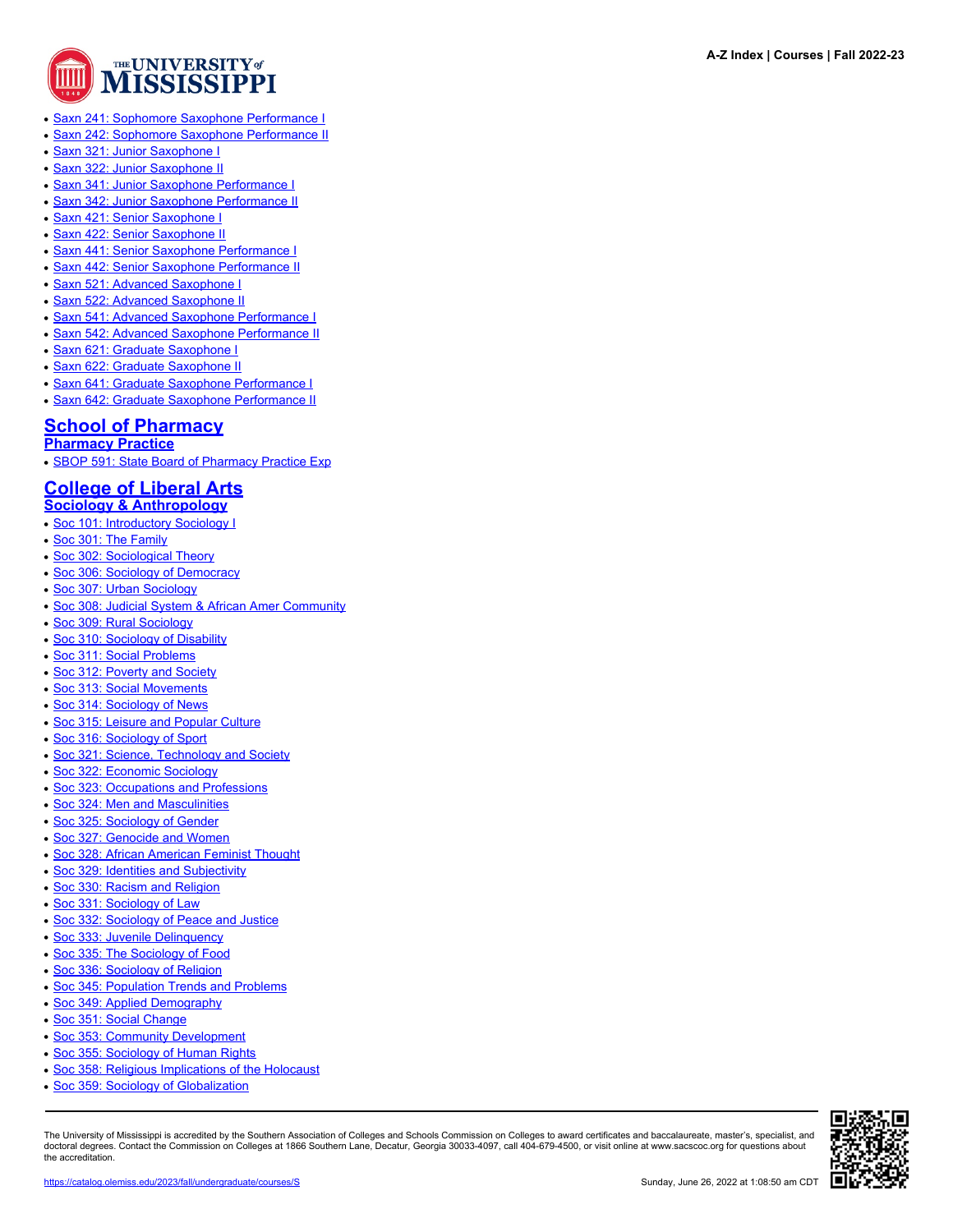

**A-Z Index | Courses | Fall 2022-23**

- [Soc 361: The Sociology of Education](https://catalog.olemiss.edu/liberal-arts/sociology-anthropology/soc-361)
- [Soc 365: Methods of Social Research](https://catalog.olemiss.edu/liberal-arts/sociology-anthropology/soc-365)
- [Soc 366: Political Sociology](https://catalog.olemiss.edu/liberal-arts/sociology-anthropology/soc-366)
- [Soc 370: Society and Population Health](https://catalog.olemiss.edu/liberal-arts/sociology-anthropology/soc-370)
- [Soc 385: Topics in Sociology Abroad](https://catalog.olemiss.edu/liberal-arts/sociology-anthropology/soc-385)
- [Soc 403: Empire and Revolution](https://catalog.olemiss.edu/liberal-arts/sociology-anthropology/soc-403)
- [Soc 407: Methods in Ethnography](https://catalog.olemiss.edu/liberal-arts/sociology-anthropology/soc-407)
- [Soc 408: Methods in Community-Based Research](https://catalog.olemiss.edu/liberal-arts/sociology-anthropology/soc-408)
- [Soc 409: Truth, Lies, and Power](https://catalog.olemiss.edu/liberal-arts/sociology-anthropology/soc-409)
- [Soc 410: The Color Line in the 21st Century](https://catalog.olemiss.edu/liberal-arts/sociology-anthropology/soc-410)
- [Soc 411: Environment, Technology and Society](https://catalog.olemiss.edu/liberal-arts/sociology-anthropology/soc-411)
- [Soc 413: Race and Ethnicity](https://catalog.olemiss.edu/liberal-arts/sociology-anthropology/soc-413)
- [Soc 414: Race, Place, and Space](https://catalog.olemiss.edu/liberal-arts/sociology-anthropology/soc-414)
- [Soc 420: Studies in Housing Insecurity](https://catalog.olemiss.edu/liberal-arts/sociology-anthropology/soc-420)
- [Soc 425: Religion, Gender, and Sexuality](https://catalog.olemiss.edu/liberal-arts/sociology-anthropology/soc-425)
- [Soc 427: Social Stratification](https://catalog.olemiss.edu/liberal-arts/sociology-anthropology/soc-427)
- [Soc 429: Judaism and Religious Ethnic Identities](https://catalog.olemiss.edu/liberal-arts/sociology-anthropology/soc-429)
- [Soc 431: Criminology](https://catalog.olemiss.edu/liberal-arts/sociology-anthropology/soc-431)
- [Soc 433: Theories of Gender and Sexuality](https://catalog.olemiss.edu/liberal-arts/sociology-anthropology/soc-433)
- [Soc 440: Sociology of Music](https://catalog.olemiss.edu/liberal-arts/sociology-anthropology/soc-440)
- [Soc 445: Social Context of Holocaust Art](https://catalog.olemiss.edu/liberal-arts/sociology-anthropology/soc-445)
- [Soc 451: Topics in Sociology](https://catalog.olemiss.edu/liberal-arts/sociology-anthropology/soc-451)
- [Soc 455: Population Studies Applied Research](https://catalog.olemiss.edu/liberal-arts/sociology-anthropology/soc-455)
- [Soc 498: Proficiency in Sociology](https://catalog.olemiss.edu/liberal-arts/sociology-anthropology/soc-498)
- [Soc 501: Statistics](https://catalog.olemiss.edu/liberal-arts/sociology-anthropology/soc-501)
- [Soc 502: Social Research Methods](https://catalog.olemiss.edu/liberal-arts/sociology-anthropology/soc-502)
- [Soc 531: Lectures in Community Organization](https://catalog.olemiss.edu/liberal-arts/sociology-anthropology/soc-531)
- [Soc 545: Seminar in Population Studies](https://catalog.olemiss.edu/liberal-arts/sociology-anthropology/soc-545)
- [Soc 552: Individual Study Project](https://catalog.olemiss.edu/liberal-arts/sociology-anthropology/soc-552)
- [Soc 596: Queer Mississippi](https://catalog.olemiss.edu/liberal-arts/sociology-anthropology/soc-596)
- [Soc 601: Studies in Social Theory](https://catalog.olemiss.edu/liberal-arts/sociology-anthropology/soc-601)
- [Soc 603: Studies in Empire and Revolution](https://catalog.olemiss.edu/liberal-arts/sociology-anthropology/soc-603)
- [Soc 605: Practicum in Research](https://catalog.olemiss.edu/liberal-arts/sociology-anthropology/soc-605)
- [Soc 607: Studies in the Community](https://catalog.olemiss.edu/liberal-arts/sociology-anthropology/soc-607)
- [Soc 608: Adv Methods in Community-Based Research](https://catalog.olemiss.edu/liberal-arts/sociology-anthropology/soc-608)
- [Soc 611: Studies in Population Analysis](https://catalog.olemiss.edu/liberal-arts/sociology-anthropology/soc-611)
- [Soc 613: Studies in Race and Ethnicity](https://catalog.olemiss.edu/liberal-arts/sociology-anthropology/soc-613)
- [Soc 615: Sociology of Culture](https://catalog.olemiss.edu/liberal-arts/sociology-anthropology/soc-615)
- [Soc 617: Racism and Religion](https://catalog.olemiss.edu/liberal-arts/sociology-anthropology/soc-617)
- [Soc 619: Religion, Gender, and Sexuality](https://catalog.olemiss.edu/liberal-arts/sociology-anthropology/soc-619)
- [Soc 621: Professional Development I](https://catalog.olemiss.edu/liberal-arts/sociology-anthropology/soc-621)
- [Soc 622: Professional Development II](https://catalog.olemiss.edu/liberal-arts/sociology-anthropology/soc-622)
- [Soc 623: Collaborative Research Seminar](https://catalog.olemiss.edu/liberal-arts/sociology-anthropology/soc-623)
- [Soc 625: Current Debates in Gender](https://catalog.olemiss.edu/liberal-arts/sociology-anthropology/soc-625)
- [Soc 631: Studies in Deviant Behavior](https://catalog.olemiss.edu/liberal-arts/sociology-anthropology/soc-631)
- [Soc 635: Teaching Sociology](https://catalog.olemiss.edu/liberal-arts/sociology-anthropology/soc-635)
- [Soc 640: Sociology of Health Disparities](https://catalog.olemiss.edu/liberal-arts/sociology-anthropology/soc-640)
- [Soc 651: Fields of Sociology](https://catalog.olemiss.edu/liberal-arts/sociology-anthropology/soc-651)
- [Soc 652: Individual Study Project](https://catalog.olemiss.edu/liberal-arts/sociology-anthropology/soc-652)
- [Soc 697: Thesis](https://catalog.olemiss.edu/liberal-arts/sociology-anthropology/soc-697)
- [Soc 699: Internship in Sociology](https://catalog.olemiss.edu/liberal-arts/sociology-anthropology/soc-699)

#### **[College of Liberal Arts](https://catalog.olemiss.edu/liberal-arts)**

- [SOHE 301: Topics in Society and Health Abroad](https://catalog.olemiss.edu/liberal-arts/sohe-301)
- [SOHE 302: Topics in Society and Health](https://catalog.olemiss.edu/liberal-arts/sohe-302)
- **[SOHE 329: Medical Humanities](https://catalog.olemiss.edu/liberal-arts/sohe-329)**
- [SOHE 495: Society and Health Internship](https://catalog.olemiss.edu/liberal-arts/sohe-495)
- [SOHE 497: Directed Study in Society and Health](https://catalog.olemiss.edu/liberal-arts/sohe-497)

The University of Mississippi is accredited by the Southern Association of Colleges and Schools Commission on Colleges to award certificates and baccalaureate, master's, specialist, and doctoral degrees. Contact the Commission on Colleges at 1866 Southern Lane, Decatur, Georgia 30033-4097, call 404-679-4500, or visit online at www.sacscoc.org for questions about the accreditation.

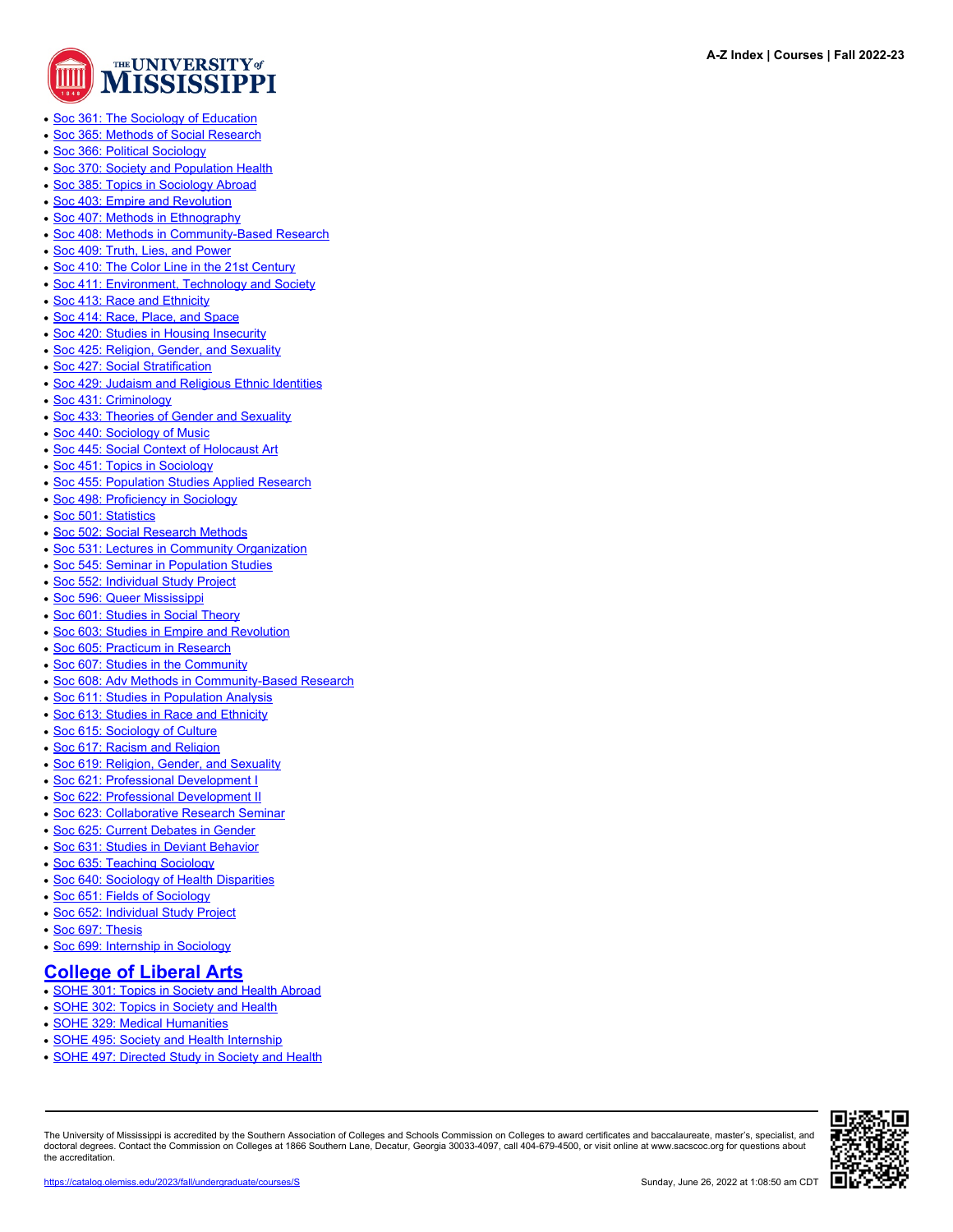

#### **[Modern Languages](https://catalog.olemiss.edu/liberal-arts/modern-languages)**

- [Span 101: Elementary Spanish I](https://catalog.olemiss.edu/liberal-arts/modern-languages/span-101)
- [Span 102: Elementary Spanish II](https://catalog.olemiss.edu/liberal-arts/modern-languages/span-102)
- [Span 111: Intensive Elementary Spanish](https://catalog.olemiss.edu/liberal-arts/modern-languages/span-111)
- [Span 121: Accelerated Elementary Spanish](https://catalog.olemiss.edu/liberal-arts/modern-languages/span-121)
- [Span 198: Elementary Spanish Study Abroad](https://catalog.olemiss.edu/liberal-arts/modern-languages/span-198)
- [Span 199: Special Topics in Spanish](https://catalog.olemiss.edu/liberal-arts/modern-languages/span-199)
- [Span 201: Intermediate Spanish I](https://catalog.olemiss.edu/liberal-arts/modern-languages/span-201)
- [Span 202: Intermediate Spanish II](https://catalog.olemiss.edu/liberal-arts/modern-languages/span-202)
- [Span 211: Intensive Intermediate Spanish](https://catalog.olemiss.edu/liberal-arts/modern-languages/span-211)
- [Span 213: Intensive Intermed Span for Major/Minor](https://catalog.olemiss.edu/liberal-arts/modern-languages/span-213)
- [Span 298: Intermediate Spanish Study Abroad](https://catalog.olemiss.edu/liberal-arts/modern-languages/span-298)
- [Span 299: Special Topics in Spanish](https://catalog.olemiss.edu/liberal-arts/modern-languages/span-299)
- [Span 303: Conversation and Composition I](https://catalog.olemiss.edu/liberal-arts/modern-languages/span-303)
- [Span 304: Conversation and Composition II](https://catalog.olemiss.edu/liberal-arts/modern-languages/span-304)
- [Span 305: Intensive Conversation and Composition](https://catalog.olemiss.edu/liberal-arts/modern-languages/span-305)
- [Span 306: Spanish for Heritage Learner I](https://catalog.olemiss.edu/liberal-arts/modern-languages/span-306)
- [Span 307: Spanish for Heritage Learners II](https://catalog.olemiss.edu/liberal-arts/modern-languages/span-307)
- [Span 311: Business Spanish](https://catalog.olemiss.edu/liberal-arts/modern-languages/span-311)
- [Span 321: Spanish Culture and Civilization](https://catalog.olemiss.edu/liberal-arts/modern-languages/span-321)
- [Span 322: Spanish American Culture/Civilization](https://catalog.olemiss.edu/liberal-arts/modern-languages/span-322)
- [Span 330: Introduction to Spanish Linguistics](https://catalog.olemiss.edu/liberal-arts/modern-languages/span-330)
- [Span 331: Intro to Lit and Literary Analysis](https://catalog.olemiss.edu/liberal-arts/modern-languages/span-331)
- [Span 341: Spanish in the U.S.](https://catalog.olemiss.edu/liberal-arts/modern-languages/span-341)
- [Span 361: Cinema in Spanish](https://catalog.olemiss.edu/liberal-arts/modern-languages/span-361)
- [Span 371: Spanish Grammar for Oral Communication](https://catalog.olemiss.edu/liberal-arts/modern-languages/span-371)
- [Span 393: Cultural Studies](https://catalog.olemiss.edu/liberal-arts/modern-languages/span-393)
- [Span 396: Intensive Spanish Grammar Review](https://catalog.olemiss.edu/liberal-arts/modern-languages/span-396)
- [Span 397: Conversation for Upper-Level Spanish](https://catalog.olemiss.edu/liberal-arts/modern-languages/span-397)
- [Span 398: Upper-Level Spanish Study Abroad](https://catalog.olemiss.edu/liberal-arts/modern-languages/span-398)
- [Span 399: Special Topics in Spanish](https://catalog.olemiss.edu/liberal-arts/modern-languages/span-399)
- [Span 529: Contemporary Spanish](https://catalog.olemiss.edu/liberal-arts/modern-languages/span-529)
- [Span 561: Advanced Topics in Cinema in Spanish](https://catalog.olemiss.edu/liberal-arts/modern-languages/span-561)
- [Span 565: Spanish American Women Writers](https://catalog.olemiss.edu/liberal-arts/modern-languages/span-565)
- [Span 572: Spanish Phonetics & Phonology](https://catalog.olemiss.edu/liberal-arts/modern-languages/span-572)
- [Span 573: Spanish Morphology and Syntax](https://catalog.olemiss.edu/liberal-arts/modern-languages/span-573)
- [Span 574: The History of Spanish Language](https://catalog.olemiss.edu/liberal-arts/modern-languages/span-574)
- [Span 575: Topics in Applied Spanish Linguistics](https://catalog.olemiss.edu/liberal-arts/modern-languages/span-575)
- [Span 576: Advanced Spanish for Business](https://catalog.olemiss.edu/liberal-arts/modern-languages/span-576)
- [Span 577: Survey of Spanish Literature I](https://catalog.olemiss.edu/liberal-arts/modern-languages/span-577)
- [Span 578: Survey of Spanish Literature II](https://catalog.olemiss.edu/liberal-arts/modern-languages/span-578)
- 
- [Span 579: Survey of Spanish American Literature I](https://catalog.olemiss.edu/liberal-arts/modern-languages/span-579) • [Span 580: Survey of Spanish American Literature II](https://catalog.olemiss.edu/liberal-arts/modern-languages/span-580)
- 
- [Span 581: Medieval Literature](https://catalog.olemiss.edu/liberal-arts/modern-languages/span-581)
- [Span 582: Cervantes](https://catalog.olemiss.edu/liberal-arts/modern-languages/span-582)
- [Span 583: Golden Age Literature](https://catalog.olemiss.edu/liberal-arts/modern-languages/span-583)
- [Span 585: 18th and 19th Century Spanish Lit](https://catalog.olemiss.edu/liberal-arts/modern-languages/span-585)
- [Span 586: Modern Spanish Literature](https://catalog.olemiss.edu/liberal-arts/modern-languages/span-586)
- [Span 587: Spanish American Short Story](https://catalog.olemiss.edu/liberal-arts/modern-languages/span-587)
- [Span 588: Spanish American Poetry](https://catalog.olemiss.edu/liberal-arts/modern-languages/span-588)
- [Span 593: Topics in Cultural Studies](https://catalog.olemiss.edu/liberal-arts/modern-languages/span-593)
- [Span 598: Advanced Spanish Study Abroad](https://catalog.olemiss.edu/liberal-arts/modern-languages/span-598)
- [Span 599: Span St Special Topics](https://catalog.olemiss.edu/liberal-arts/modern-languages/span-599)
- [Span 600: Hispanic Linguistics for Grad Students](https://catalog.olemiss.edu/liberal-arts/modern-languages/span-600)
- [Span 601: Professional Issues in Graduate Study](https://catalog.olemiss.edu/liberal-arts/modern-languages/span-601)
- [Span 611: Intensive Elem Spanish for Grad Students](https://catalog.olemiss.edu/liberal-arts/modern-languages/span-611)
- [Span 616: Spanish Morphology and Syntax](https://catalog.olemiss.edu/liberal-arts/modern-languages/span-616)
- [Span 631: Seminar, Hispanic Studies I](https://catalog.olemiss.edu/liberal-arts/modern-languages/span-631)
- **[Span 632: Seminar, Hispanic Studies II](https://catalog.olemiss.edu/liberal-arts/modern-languages/span-632)**

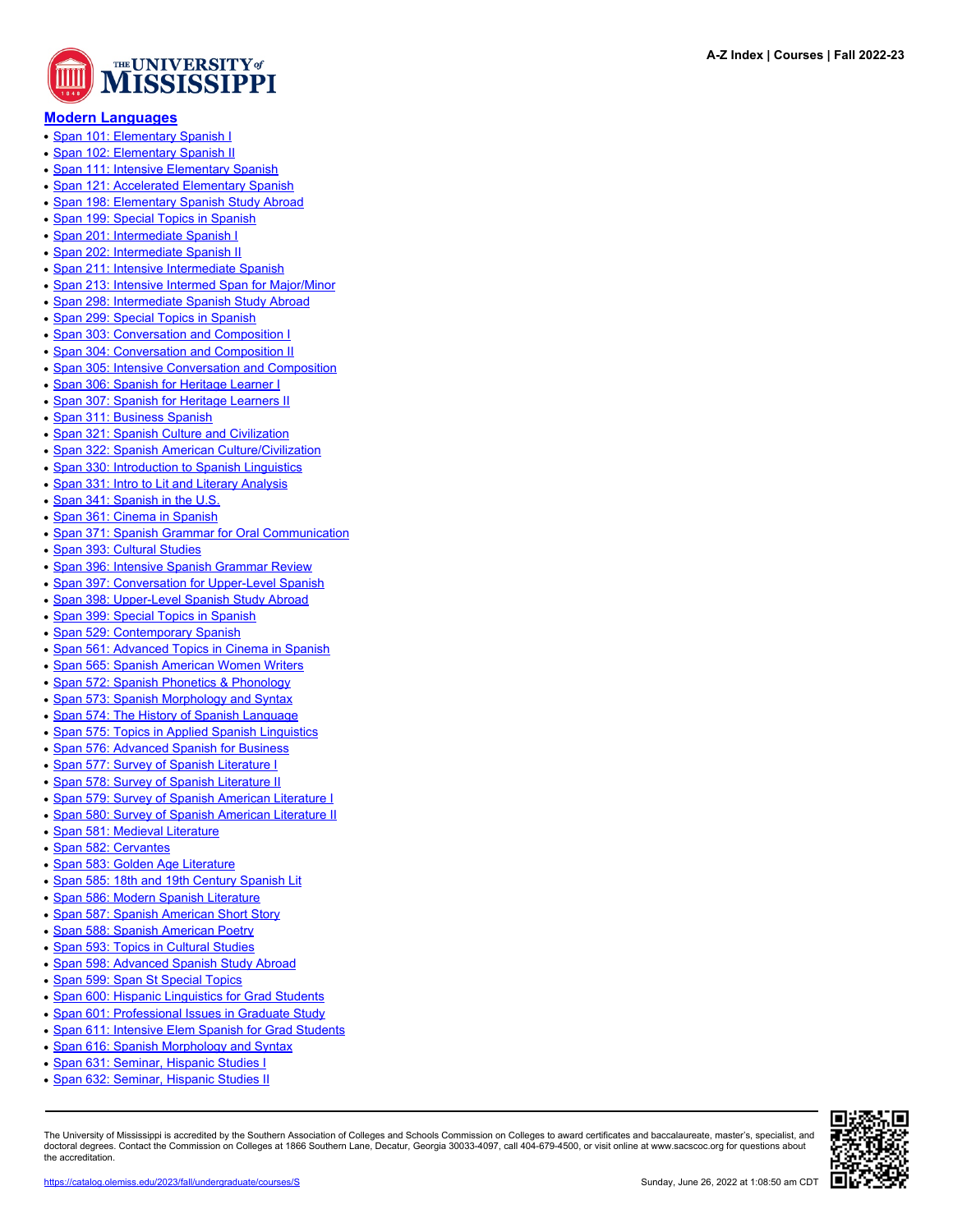

- [Span 640: Bilingualism in Spanish Speaking World](https://catalog.olemiss.edu/liberal-arts/modern-languages/span-640)
- [Span 661: Graduate Seminar on Film in Spanish](https://catalog.olemiss.edu/liberal-arts/modern-languages/span-661)
- [Span 671: Research Methods](https://catalog.olemiss.edu/liberal-arts/modern-languages/span-671)
- [Span 672: Research & Practice in Clsrm Sec. Lang.](https://catalog.olemiss.edu/liberal-arts/modern-languages/span-672)
- [Span 673: Seminar](https://catalog.olemiss.edu/liberal-arts/modern-languages/span-673)
- [Span 676: Ling Variation in Spanish-Speaking World](https://catalog.olemiss.edu/liberal-arts/modern-languages/span-676)
- [Span 677: Readings in Spanish Literature I](https://catalog.olemiss.edu/liberal-arts/modern-languages/span-677)
- [Span 678: Readings in Spanish Literature II](https://catalog.olemiss.edu/liberal-arts/modern-languages/span-678)
- [Span 679: Readings in Spanish Am Literature I](https://catalog.olemiss.edu/liberal-arts/modern-languages/span-679)
- [Span 680: Readings in Spanish Am Literature II](https://catalog.olemiss.edu/liberal-arts/modern-languages/span-680)
- [Span 687: Spanish American Fiction](https://catalog.olemiss.edu/liberal-arts/modern-languages/span-687)
- [Span 697: Thesis](https://catalog.olemiss.edu/liberal-arts/modern-languages/span-697)
- [Span 699: Advanced Special Topics in Spanish](https://catalog.olemiss.edu/liberal-arts/modern-languages/span-699)
- [Span 701: ProSeminar I for Ph.D. Students](https://catalog.olemiss.edu/liberal-arts/modern-languages/span-701)
- [Span 702: ProSeminar II for Ph.D. Students](https://catalog.olemiss.edu/liberal-arts/modern-languages/span-702)
- [Span 721: Capstone Doctoral Seminar](https://catalog.olemiss.edu/liberal-arts/modern-languages/span-721)
- [Span 797: Dissertation](https://catalog.olemiss.edu/liberal-arts/modern-languages/span-797)
- [Span 799: Independent Project](https://catalog.olemiss.edu/liberal-arts/modern-languages/span-799)

#### **[Writing & Rhetoric](https://catalog.olemiss.edu/liberal-arts/writing-rhetoric)**

- [Spch 102: Fundamentals of Public Speaking](https://catalog.olemiss.edu/liberal-arts/writing-rhetoric/spch-102)
- [Spch 105: Business and Professional Speech](https://catalog.olemiss.edu/liberal-arts/writing-rhetoric/spch-105)
- [Spch 107: Forensics I](https://catalog.olemiss.edu/liberal-arts/writing-rhetoric/spch-107)
- [Spch 108: Forensics II](https://catalog.olemiss.edu/liberal-arts/writing-rhetoric/spch-108)
- [Spch 110: Basic Voice and Diction](https://catalog.olemiss.edu/liberal-arts/writing-rhetoric/spch-110)
- [Spch 200: Interpersonal Communication](https://catalog.olemiss.edu/liberal-arts/writing-rhetoric/spch-200)
- [Spch 207: Forensics III](https://catalog.olemiss.edu/liberal-arts/writing-rhetoric/spch-207)
- [Spch 208: Forensics IV](https://catalog.olemiss.edu/liberal-arts/writing-rhetoric/spch-208)
- [Spch 210: The Art of the Interview](https://catalog.olemiss.edu/liberal-arts/writing-rhetoric/spch-210)
- [Spch 301: Responding to Communicators](https://catalog.olemiss.edu/liberal-arts/writing-rhetoric/spch-301)
- [Spch 305: Collaborative Communication](https://catalog.olemiss.edu/liberal-arts/writing-rhetoric/spch-305)
- [Spch 307: Forensics V](https://catalog.olemiss.edu/liberal-arts/writing-rhetoric/spch-307)
- [Spch 308: Forensics VI](https://catalog.olemiss.edu/liberal-arts/writing-rhetoric/spch-308)
- [Spch 314: Intercollegiate Debating](https://catalog.olemiss.edu/liberal-arts/writing-rhetoric/spch-314)
- [Spch 405: Organizational Communication](https://catalog.olemiss.edu/liberal-arts/writing-rhetoric/spch-405)
- [Spch 407: Forensics VII](https://catalog.olemiss.edu/liberal-arts/writing-rhetoric/spch-407)
- [Spch 408: Forensics VIII](https://catalog.olemiss.edu/liberal-arts/writing-rhetoric/spch-408)

#### **[School of Applied Sciences](https://catalog.olemiss.edu/applied-sciences) [Health, Exercise Sci & Recreation Mgmt](https://catalog.olemiss.edu/applied-sciences/health-exercise-sci-recreation-mgmt)**

- [SRA 194: Foundations of Leisure and Recreation](https://catalog.olemiss.edu/applied-sciences/health-exercise-sci-recreation-mgmt/sra-194)
- **[SRA 200: Park & Recreation Program Leadership](https://catalog.olemiss.edu/applied-sciences/health-exercise-sci-recreation-mgmt/sra-200)**
- [SRA 262: Introduction to Therapeutic Recreation](https://catalog.olemiss.edu/applied-sciences/health-exercise-sci-recreation-mgmt/sra-262)
- **[SRA 270: The Business of Sport](https://catalog.olemiss.edu/applied-sciences/health-exercise-sci-recreation-mgmt/sra-270)**
- [SRA 301: Planning & Evaluation in SRA](https://catalog.olemiss.edu/applied-sciences/health-exercise-sci-recreation-mgmt/sra-301)
- [SRA 302: Program Planning & Development](https://catalog.olemiss.edu/applied-sciences/health-exercise-sci-recreation-mgmt/sra-302)
- [SRA 311: Mktg. & Communication in Sport & Rec.](https://catalog.olemiss.edu/applied-sciences/health-exercise-sci-recreation-mgmt/sra-311)
- [SRA 330: Sport Governance and Policy](https://catalog.olemiss.edu/applied-sciences/health-exercise-sci-recreation-mgmt/sra-330)
- [SRA 332: Outdoor Recreation](https://catalog.olemiss.edu/applied-sciences/health-exercise-sci-recreation-mgmt/sra-332)
- [SRA 370: Sports Economics and Finance](https://catalog.olemiss.edu/applied-sciences/health-exercise-sci-recreation-mgmt/sra-370)
- [SRA 371: Camp Leadership](https://catalog.olemiss.edu/applied-sciences/health-exercise-sci-recreation-mgmt/sra-371)
- [SRA 372: Procedures and Techniques in Therapeutic](https://catalog.olemiss.edu/applied-sciences/health-exercise-sci-recreation-mgmt/sra-372)
- **[SRA 375: Recreational Sports Programming](https://catalog.olemiss.edu/applied-sciences/health-exercise-sci-recreation-mgmt/sra-375)**
- [SRA 380: Current Issues in Travel & Tourism Mgmt.](https://catalog.olemiss.edu/applied-sciences/health-exercise-sci-recreation-mgmt/sra-380)
- [SRA 388: Assessment/Planning in Therapeutic Rec](https://catalog.olemiss.edu/applied-sciences/health-exercise-sci-recreation-mgmt/sra-388)
- [SRA 391: Practicum in Recreation Administration I](https://catalog.olemiss.edu/applied-sciences/health-exercise-sci-recreation-mgmt/sra-391)
- [SRA 392: Practicum in Rec. Administration II](https://catalog.olemiss.edu/applied-sciences/health-exercise-sci-recreation-mgmt/sra-392)
- **[SRA 394: Therapeutic Exercise and Fitness](https://catalog.olemiss.edu/applied-sciences/health-exercise-sci-recreation-mgmt/sra-394)**
- [SRA 400: Professional Development](https://catalog.olemiss.edu/applied-sciences/health-exercise-sci-recreation-mgmt/sra-400)
- [SRA 401: Internship in Recreation Administration](https://catalog.olemiss.edu/applied-sciences/health-exercise-sci-recreation-mgmt/sra-401)

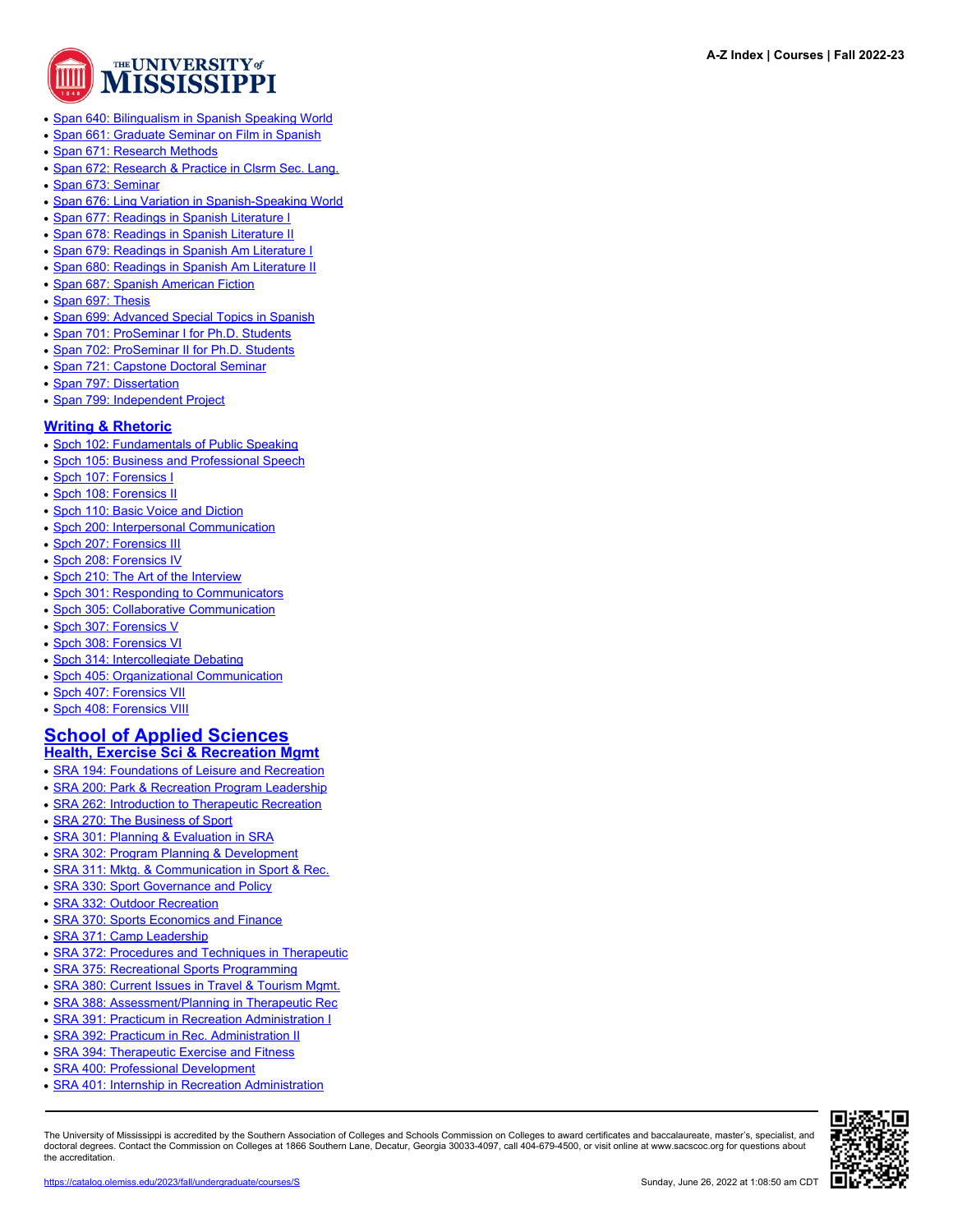

- **[SRA 410: Senior Seminar: Professional Development](https://catalog.olemiss.edu/applied-sciences/health-exercise-sci-recreation-mgmt/sra-410)**
- **[SRA 425: Design and Maintenance of Facilities](https://catalog.olemiss.edu/applied-sciences/health-exercise-sci-recreation-mgmt/sra-425)**
- [SRA 471: Admin. of Recreation Admin. Programs](https://catalog.olemiss.edu/applied-sciences/health-exercise-sci-recreation-mgmt/sra-471)
- [SRA 473: Supervision and Administration of Therap](https://catalog.olemiss.edu/applied-sciences/health-exercise-sci-recreation-mgmt/sra-473)
- [SRA 475: Legal Aspects of Sport and Recreation](https://catalog.olemiss.edu/applied-sciences/health-exercise-sci-recreation-mgmt/sra-475)
- [SRA 490: Independent Study](https://catalog.olemiss.edu/applied-sciences/health-exercise-sci-recreation-mgmt/sra-490)
- [SRA 497: Cooperative Field Practicum](https://catalog.olemiss.edu/applied-sciences/health-exercise-sci-recreation-mgmt/sra-497)
- [SRA 498: Cooperative Field Practicum](https://catalog.olemiss.edu/applied-sciences/health-exercise-sci-recreation-mgmt/sra-498)
- **[SRA 499: Cooperative Field Practicum](https://catalog.olemiss.edu/applied-sciences/health-exercise-sci-recreation-mgmt/sra-499)**
- [SRA 503: Data Analytics and Methodologies](https://catalog.olemiss.edu/applied-sciences/health-exercise-sci-recreation-mgmt/sra-503)
- [SRA 510: Entrepreneurial Recreation](https://catalog.olemiss.edu/applied-sciences/health-exercise-sci-recreation-mgmt/sra-510)
- [SRA 511: Applied Statistics](https://catalog.olemiss.edu/applied-sciences/health-exercise-sci-recreation-mgmt/sra-511)
- [SRA 539: Outdoor Resources Management](https://catalog.olemiss.edu/applied-sciences/health-exercise-sci-recreation-mgmt/sra-539)
- [SRA 569: Strategies & Applications in Outdoor Edu](https://catalog.olemiss.edu/applied-sciences/health-exercise-sci-recreation-mgmt/sra-569)
- [SRA 574: Current Trends in Therapeutic Recreation](https://catalog.olemiss.edu/applied-sciences/health-exercise-sci-recreation-mgmt/sra-574)
- [SRA 580: Recreational Therapy for Older Adults](https://catalog.olemiss.edu/applied-sciences/health-exercise-sci-recreation-mgmt/sra-580)
- [SRA 600: Issues & Trends in Recreation Admin. Pro](https://catalog.olemiss.edu/applied-sciences/health-exercise-sci-recreation-mgmt/sra-600)
- [SRA 601: Recreation Admin. Program Dev & Promotio](https://catalog.olemiss.edu/applied-sciences/health-exercise-sci-recreation-mgmt/sra-601)
- [SRA 602: Assessment & Evalua. of Rec. Admin. Prog](https://catalog.olemiss.edu/applied-sciences/health-exercise-sci-recreation-mgmt/sra-602)
- **[SRA 603: Data Analytics Methodologies](https://catalog.olemiss.edu/applied-sciences/health-exercise-sci-recreation-mgmt/sra-603)**
- [SRA 606: Ethics and Human Subjects Research](https://catalog.olemiss.edu/applied-sciences/health-exercise-sci-recreation-mgmt/sra-606)
- [SRA 625: Research Design and Evaluation](https://catalog.olemiss.edu/applied-sciences/health-exercise-sci-recreation-mgmt/sra-625)
- [SRA 626: Statistical Analysis I](https://catalog.olemiss.edu/applied-sciences/health-exercise-sci-recreation-mgmt/sra-626)
- **[SRA 627: Internship](https://catalog.olemiss.edu/applied-sciences/health-exercise-sci-recreation-mgmt/sra-627)**
- **[SRA 628: Qualitative Inquiry](https://catalog.olemiss.edu/applied-sciences/health-exercise-sci-recreation-mgmt/sra-628)**
- [SRA 650: Seminar in Community & Rural Tourism](https://catalog.olemiss.edu/applied-sciences/health-exercise-sci-recreation-mgmt/sra-650)
- [SRA 651: Advanced Independent Study](https://catalog.olemiss.edu/applied-sciences/health-exercise-sci-recreation-mgmt/sra-651)
- **[SRA 652: Advanced Independent Study](https://catalog.olemiss.edu/applied-sciences/health-exercise-sci-recreation-mgmt/sra-652)**
- [SRA 653: Independent Research](https://catalog.olemiss.edu/applied-sciences/health-exercise-sci-recreation-mgmt/sra-653)
- [SRA 654: Directed Event Programming](https://catalog.olemiss.edu/applied-sciences/health-exercise-sci-recreation-mgmt/sra-654)
- [SRA 660: Sport and Leisure Economics](https://catalog.olemiss.edu/applied-sciences/health-exercise-sci-recreation-mgmt/sra-660)
- [SRA 671: Recreation Admin. Program Administration](https://catalog.olemiss.edu/applied-sciences/health-exercise-sci-recreation-mgmt/sra-671)
- [SRA 672: Business of Sport and Recreation](https://catalog.olemiss.edu/applied-sciences/health-exercise-sci-recreation-mgmt/sra-672)
- [SRA 680: Leisure Programming for Senior Adults](https://catalog.olemiss.edu/applied-sciences/health-exercise-sci-recreation-mgmt/sra-680)
- [SRA 691: Prinicples & Practices of Leisure & Recr](https://catalog.olemiss.edu/applied-sciences/health-exercise-sci-recreation-mgmt/sra-691)
- [SRA 697: Thesis](https://catalog.olemiss.edu/applied-sciences/health-exercise-sci-recreation-mgmt/sra-697)

# **[College of Liberal Arts](https://catalog.olemiss.edu/liberal-arts)**

**[Music](https://catalog.olemiss.edu/liberal-arts/music)**

- [Stbs 100: Preparatory String Bass](https://catalog.olemiss.edu/liberal-arts/music/stbs-100)
- [Stbs 121: Freshman String Bass I](https://catalog.olemiss.edu/liberal-arts/music/stbs-121)
- [Stbs 122: Freshman String Bass II](https://catalog.olemiss.edu/liberal-arts/music/stbs-122)
- [Stbs 221: Sophomore String Bass I](https://catalog.olemiss.edu/liberal-arts/music/stbs-221)
- [Stbs 222: Sophomore String Bass II](https://catalog.olemiss.edu/liberal-arts/music/stbs-222)
- [Stbs 241: Sophomore String Bass Performance I](https://catalog.olemiss.edu/liberal-arts/music/stbs-241)
- [Stbs 242: Sophomore String Bass Performance II](https://catalog.olemiss.edu/liberal-arts/music/stbs-242)
- [Stbs 321: Junior String Bass I](https://catalog.olemiss.edu/liberal-arts/music/stbs-321)
- [Stbs 322: Junior String Bass II](https://catalog.olemiss.edu/liberal-arts/music/stbs-322)
- [Stbs 341: Junior String Bass Performance I](https://catalog.olemiss.edu/liberal-arts/music/stbs-341)
- [Stbs 342: Junior String Bass Performance II](https://catalog.olemiss.edu/liberal-arts/music/stbs-342)
- [Stbs 421: Senior String Bass I](https://catalog.olemiss.edu/liberal-arts/music/stbs-421)
- [Stbs 422: Senior String Bass II](https://catalog.olemiss.edu/liberal-arts/music/stbs-422)
- [Stbs 441: Senior String Bass Performance I](https://catalog.olemiss.edu/liberal-arts/music/stbs-441)
- [Stbs 442: Senior String Bass Performance II](https://catalog.olemiss.edu/liberal-arts/music/stbs-442)
- [Stbs 521: Advanced String Bass I](https://catalog.olemiss.edu/liberal-arts/music/stbs-521)
- [Stbs 522: Advanced String Bass II](https://catalog.olemiss.edu/liberal-arts/music/stbs-522)
- [Stbs 541: Advanced String Bass Performance I](https://catalog.olemiss.edu/liberal-arts/music/stbs-541)
- [Stbs 542: Advanced String Bass Performance II](https://catalog.olemiss.edu/liberal-arts/music/stbs-542)
- [Stbs 621: Graduate String Bass I](https://catalog.olemiss.edu/liberal-arts/music/stbs-621)
- [Stbs 622: Graduate String Bass II](https://catalog.olemiss.edu/liberal-arts/music/stbs-622)

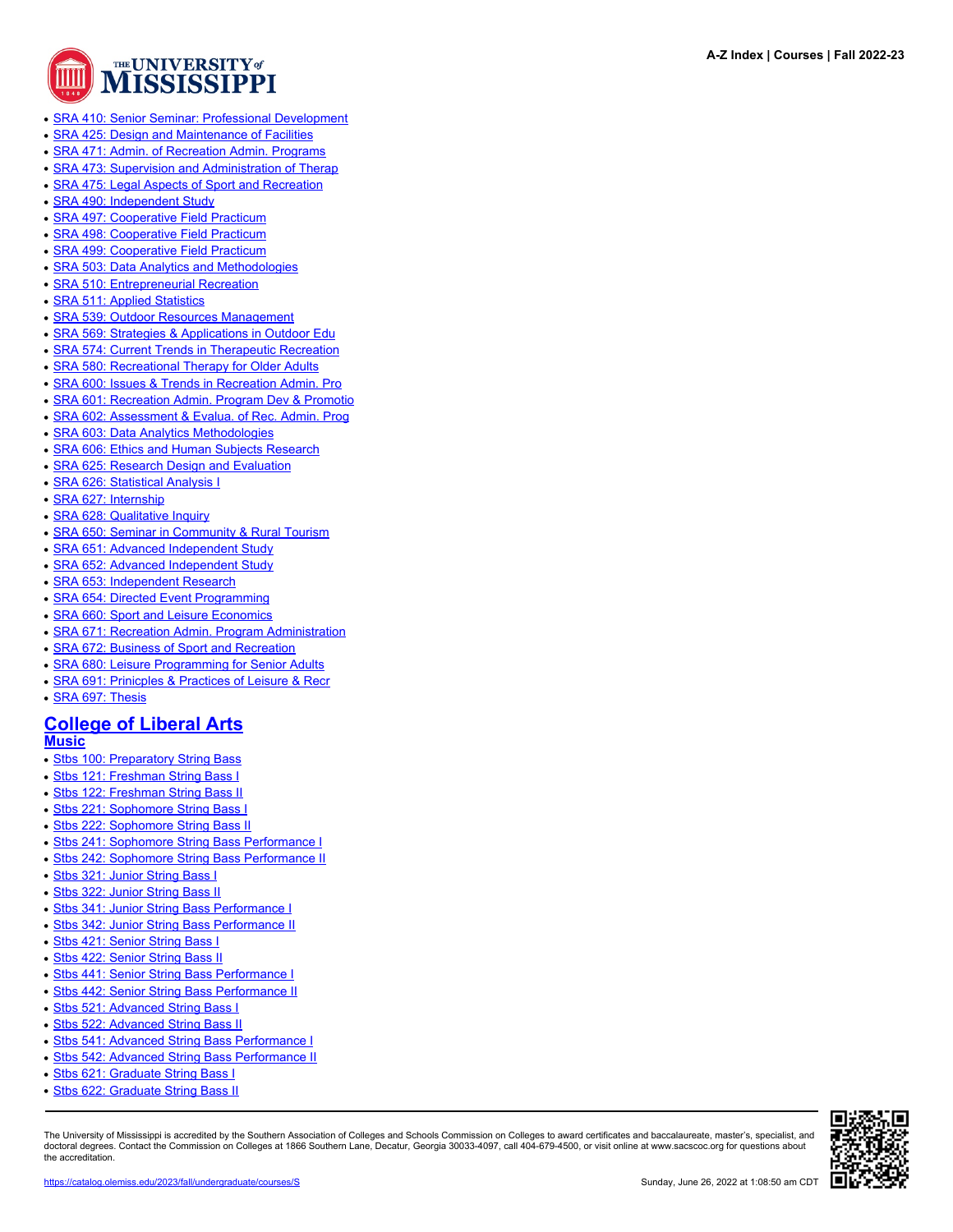

- [Stbs 641: Graduate String Bass Performance I](https://catalog.olemiss.edu/liberal-arts/music/stbs-641)
- [Stbs 642: Graduate String Bass Performance II](https://catalog.olemiss.edu/liberal-arts/music/stbs-642)

#### **[School of Pharmacy](https://catalog.olemiss.edu/pharmacy) [Pharmacy Practice](https://catalog.olemiss.edu/pharmacy/pharmacy-practice)**

- 
- [Surg 591: Surgery Clerkship](https://catalog.olemiss.edu/pharmacy/pharmacy-practice/surg-591)

#### **[School of Applied Sciences](https://catalog.olemiss.edu/applied-sciences) [Social Work](https://catalog.olemiss.edu/applied-sciences/social-work)**

- [SW 201: Introduction to Social Work](https://catalog.olemiss.edu/applied-sciences/social-work/sw-201)
- [SW 216: Social Welfare Policy I](https://catalog.olemiss.edu/applied-sciences/social-work/sw-216)
- [SW 220: Foundations in Maternal and Child Health](https://catalog.olemiss.edu/applied-sciences/social-work/sw-220)
- [SW 233: Juvenile Corrections](https://catalog.olemiss.edu/applied-sciences/social-work/sw-233)
- [SW 321: Human Behav and the Soc Environment I](https://catalog.olemiss.edu/applied-sciences/social-work/sw-321)
- [SW 322: Human Behav and the Soc Environment II](https://catalog.olemiss.edu/applied-sciences/social-work/sw-322)
- [SW 325: The Helping Professional in Health Sett](https://catalog.olemiss.edu/applied-sciences/social-work/sw-325)
- [SW 326: Gerontology: Social Welfare Aspects](https://catalog.olemiss.edu/applied-sciences/social-work/sw-326)
- SW 327: Compassion Fatique: Strategies
- [SW 330: Human Diversity and Social Work Practice](https://catalog.olemiss.edu/applied-sciences/social-work/sw-330)
- [SW 335: Social Work Practice I](https://catalog.olemiss.edu/applied-sciences/social-work/sw-335)
- [SW 340: Social Work Research](https://catalog.olemiss.edu/applied-sciences/social-work/sw-340)
- [SW 402: Child Welfare Policies](https://catalog.olemiss.edu/applied-sciences/social-work/sw-402)
- [SW 417: Social Welfare Policy II](https://catalog.olemiss.edu/applied-sciences/social-work/sw-417)
- [SW 427: Psychosocial Aspects of Loss Death Grief](https://catalog.olemiss.edu/applied-sciences/social-work/sw-427)
- [SW 428: Social Aspects of Children at Risk](https://catalog.olemiss.edu/applied-sciences/social-work/sw-428)
- [SW 436: Social Work Practice II](https://catalog.olemiss.edu/applied-sciences/social-work/sw-436)
- [SW 437: Social Work Practice III](https://catalog.olemiss.edu/applied-sciences/social-work/sw-437)
- [SW 438: Social Work Practice IV](https://catalog.olemiss.edu/applied-sciences/social-work/sw-438)
- [SW 450: Fields of Social Work](https://catalog.olemiss.edu/applied-sciences/social-work/sw-450)
- [SW 459: Directed Study in Social Work](https://catalog.olemiss.edu/applied-sciences/social-work/sw-459)
- [SW 460: Directed Study in Social Work](https://catalog.olemiss.edu/applied-sciences/social-work/sw-460)
- [SW 495: Social Work Internship](https://catalog.olemiss.edu/applied-sciences/social-work/sw-495)
- [SW 496: Internship Seminar](https://catalog.olemiss.edu/applied-sciences/social-work/sw-496)
- [SW 498: Special Topics](https://catalog.olemiss.edu/applied-sciences/social-work/sw-498)
- [SW 575: Psychosocial Aspects of Aging](https://catalog.olemiss.edu/applied-sciences/social-work/sw-575)
- [SW 600: Human Diversity and Social Work Practice](https://catalog.olemiss.edu/applied-sciences/social-work/sw-600)
- [SW 601: Human Behavior in the Social Environment](https://catalog.olemiss.edu/applied-sciences/social-work/sw-601)
- [SW 602: Social Work Practice with Individuals](https://catalog.olemiss.edu/applied-sciences/social-work/sw-602)
- [SW 603: Social Work Research Methods](https://catalog.olemiss.edu/applied-sciences/social-work/sw-603)
- [SW 604: Social Welfare Policies and Programs](https://catalog.olemiss.edu/applied-sciences/social-work/sw-604)
- 
- **[SW 606: Ethics and Human Subjects Research](https://catalog.olemiss.edu/applied-sciences/social-work/sw-606)**
- [SW 615: Practice with Families and Groups](https://catalog.olemiss.edu/applied-sciences/social-work/sw-615)
- [SW 620: Practice with Organizations/Communities](https://catalog.olemiss.edu/applied-sciences/social-work/sw-620)
- [SW 621: Field Instruction I](https://catalog.olemiss.edu/applied-sciences/social-work/sw-621)
- [SW 622: Field Instruction II](https://catalog.olemiss.edu/applied-sciences/social-work/sw-622)
- [SW 623: Field Instruction III](https://catalog.olemiss.edu/applied-sciences/social-work/sw-623)
- [SW 624: Field Instruction IV](https://catalog.olemiss.edu/applied-sciences/social-work/sw-624)
- [SW 630: Theories and Methods of Family Intervent](https://catalog.olemiss.edu/applied-sciences/social-work/sw-630)
- [SW 640: Advanced Clinical Social Work: Groups](https://catalog.olemiss.edu/applied-sciences/social-work/sw-640)
- [SW 641: Readings in Advanced Social Work](https://catalog.olemiss.edu/applied-sciences/social-work/sw-641)
- [SW 650: Clinical Assessment and Diagnosis](https://catalog.olemiss.edu/applied-sciences/social-work/sw-650)
- [SW 651: Indiv Study Project](https://catalog.olemiss.edu/applied-sciences/social-work/sw-651)
- [SW 660: Clinical Supervision](https://catalog.olemiss.edu/applied-sciences/social-work/sw-660)
- [SW 670: Leadership & Administration](https://catalog.olemiss.edu/applied-sciences/social-work/sw-670)
- [SW 680: Evaluation Research](https://catalog.olemiss.edu/applied-sciences/social-work/sw-680)
- [SW 681: Forensic Social Work with Children](https://catalog.olemiss.edu/applied-sciences/social-work/sw-681)
- [SW 682: Clinical Practice in Child Welfare](https://catalog.olemiss.edu/applied-sciences/social-work/sw-682)
- [SW 683: Theories of Psychotherapy](https://catalog.olemiss.edu/applied-sciences/social-work/sw-683)
- [SW 684: Social Work in Health Care Settings](https://catalog.olemiss.edu/applied-sciences/social-work/sw-684)
- [SW 685: Gerontological Social Work](https://catalog.olemiss.edu/applied-sciences/social-work/sw-685)